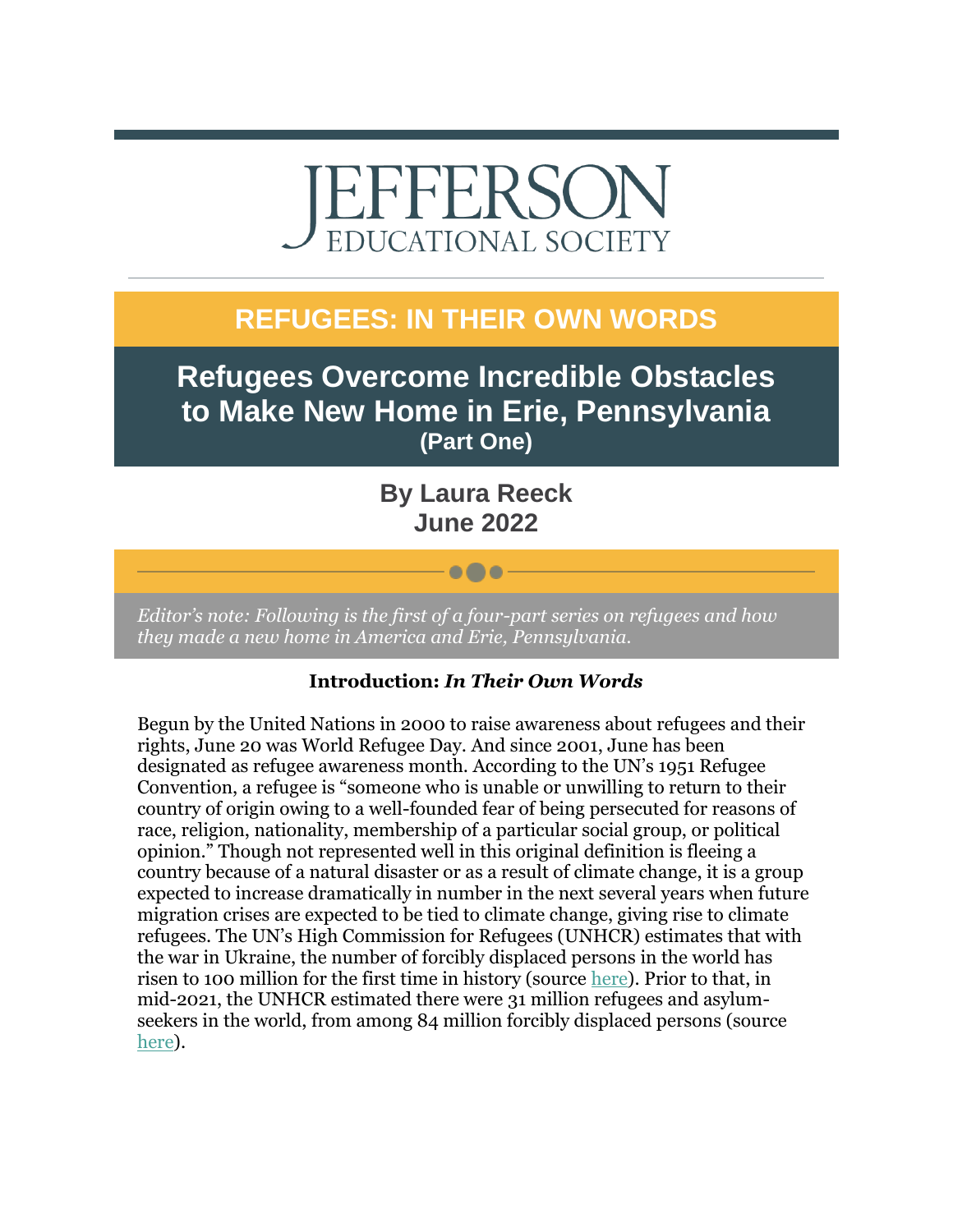Over the next four days, this series will feature the stories and voices of refugees who arrived in Erie, Pennsylvania in an effort to raise awareness and understanding about asylum-seekers and refugees. Awarded the distinction of being a Certified [Welcoming City](https://r20.rs6.net/tn.jsp?f=001Qlqr-jFDVcBqDgtJQ7YtOEhXzq3nr2Zk10rqkUeXGjnbaSBxW5hb43pzac0Lg4z00oxBauLvobpqXvA4F5A5y85h1T9wXMhNtOCWdpmMXDJIJCXHMQv5KaJ0Fb7qMVAmr64K7jvmCJSss6a1uigEjHEgx8KrPD3zL4B5HXaAPQcW9NATf_OByn5tB07OQjpguvpn9I5UZhkiv6lJEKlEUeHOJUfXfacW&c=BFeo5_oa7gJtG3WU7h37wf6gvfdzSXJhWuGsqCDVY2aTDsP_jCEJHg==&ch=9npVbV0lSamsS1Jepv02kifz1x0hWJiTeBhg5QFiRDkfqrQztkHMSQ==) in 2020 (at that time, one of 11 such cities in the United States), Erie has two volunteer agencies that assist refugees in resettlement: Catholic Charities and the U.S. Committee on Refugees and Immigrants-Erie (formerly known as the International Institute of Erie). Through the volunteer agencies, a refugee receives housing and a living allowance for a limited number of months. For example, a lone individual receives three months of assistance from Catholic Charities, and a family receives six months. After this point, newly arrived refugees must become largely self-sufficient and financially independent, which can be a daunting prospect for people having experienced persecution and possessing, in many cases, limited ability to communicate in English.

A significant increase in the number of refugees arriving in the United States has taken place in the past year as the resettlement program has "re-opened." Numbers of refugees arriving in 2021 alone far outpaced the three previous years added together. In the case of Erie, at least [150 migrant children](https://r20.rs6.net/tn.jsp?f=001Qlqr-jFDVcBqDgtJQ7YtOEhXzq3nr2Zk10rqkUeXGjnbaSBxW5hb43pzac0Lg4z06oAY4M5y_gWOCbAAU0bEH1NRyUOpaw_C2GOmUOGkat3bEbv257rIA6y89Lozx7xCAdDJpUNtUsnDbCmRE-gcSa7ZA3WbZB9GC6vrNyuac9pRKmCD921i__0lNa5DNf0l1zP2er_iNZC6I1U1zSVVz0SBrSmnUZv9CWA770gNMh2TqhlL-eRYUtDu3cvvpYiOiSae2F4o8avqrl47GNRnzDKZTjUXZWfsQrOE4cSlVJk=&c=BFeo5_oa7gJtG3WU7h37wf6gvfdzSXJhWuGsqCDVY2aTDsP_jCEJHg==&ch=9npVbV0lSamsS1Jepv02kifz1x0hWJiTeBhg5QFiRDkfqrQztkHMSQ==) arrived in Erie from Central America in spring 2021 as unaccompanied minors began arriving at the U.S-Mexico border, and together Catholic Charities and USCRI have resettled more than [460 Afghan refugees](https://r20.rs6.net/tn.jsp?f=001Qlqr-jFDVcBqDgtJQ7YtOEhXzq3nr2Zk10rqkUeXGjnbaSBxW5hb43pzac0Lg4z0E5r8Ep0KWc1W9yibc5939KACiUFF860lWAFEyoJnwJLiZuAH4dTCcBqMTShUvTeuJi8EvjYv6phIoXNvQoaF-2obP-9Rm145HXFwXM-MIHN6XOWpMCkrPZYp3GL6TDZIIHQro3MZuAy3B0HsNDVxvcoUknSLY_BXT5Q4P6slgVkQ7xLn8oQq112pRoTzkwapXVbIN8sI78COx2YeWn2HPM1kktp0th6CQxdrRa1gwoAP7A3yuK-VdSKKo3Be3fXkX6fJ2harliU=&c=BFeo5_oa7gJtG3WU7h37wf6gvfdzSXJhWuGsqCDVY2aTDsP_jCEJHg==&ch=9npVbV0lSamsS1Jepv02kifz1x0hWJiTeBhg5QFiRDkfqrQztkHMSQ==) through the Afghan Humanitarian Parole program, established in August 2021. The map below indicates that Erie received approximately 20 percent of all refugees received in Pennsylvania for the period 2002 to 2018, which has significantly diversified the population and brought additional vitality to the city. Among medium-sized cities receiving refugees, Erie stands out, particularly in terms of how the refugee population has halted population decline in the city and also led to the creation of small businesses as seen in the 2021 report [New Americans in Erie County.](https://r20.rs6.net/tn.jsp?f=001Qlqr-jFDVcBqDgtJQ7YtOEhXzq3nr2Zk10rqkUeXGjnbaSBxW5hb43pzac0Lg4z07Y47lbIdnKtbzBlcbJWAunfm1BSiPU3OFvRZiTsneVsBH5pc7UnptVd1Oc27VRkXybRfaqfkVM9DGYnuQIDx5bzP9eOLtdrDn3xsxUH09LW4wjasDB88nFKpZ4gI-LxtjrO4Ok09VuneROl7sOb1QtNvJzM2SEyWS09rrx1NxkXJe1jZjTA8Bi7xyawk6QuRboH-MPqxpAhS9aETSNuaMf6miz9_mTmZ&c=BFeo5_oa7gJtG3WU7h37wf6gvfdzSXJhWuGsqCDVY2aTDsP_jCEJHg==&ch=9npVbV0lSamsS1Jepv02kifz1x0hWJiTeBhg5QFiRDkfqrQztkHMSQ==) The recently created position of New American Liaison for the city of Erie, held by Niken Astari Carpenter, is a sign of Erie's commitment to its significant and again growing refugee and New American resident population.

In March 2017, the Global Citizen Scholars Program at Allegheny College began a partnership with Catholic Charities, which initiated a number of meetings between students and refugees recently arrived in Erie. This included a studentled job session, home visits, and then a series of meetings in which the students began recording the stories of the refugees using an [oral history](https://r20.rs6.net/tn.jsp?f=001Qlqr-jFDVcBqDgtJQ7YtOEhXzq3nr2Zk10rqkUeXGjnbaSBxW5hb43pzac0Lg4z0oaNG4ihBVvskvOBBv8MKV2gfZvyHBV4_HlQKrZqewvwrs0n-67_QP7QA7EOVmKkuaCuzkNWotfCFXlkV1aqgFniYuWHv9kGugnOwRgMh5eKEraTcKOe6oQ==&c=BFeo5_oa7gJtG3WU7h37wf6gvfdzSXJhWuGsqCDVY2aTDsP_jCEJHg==&ch=9npVbV0lSamsS1Jepv02kifz1x0hWJiTeBhg5QFiRDkfqrQztkHMSQ==) question guide, or blueprint, provided by Catholic Charities. The program continued to meet and speak with newly arrived refugees into summer 2018, and over this time, members witnessed the dramatic changes taking place in the resettlement program and process.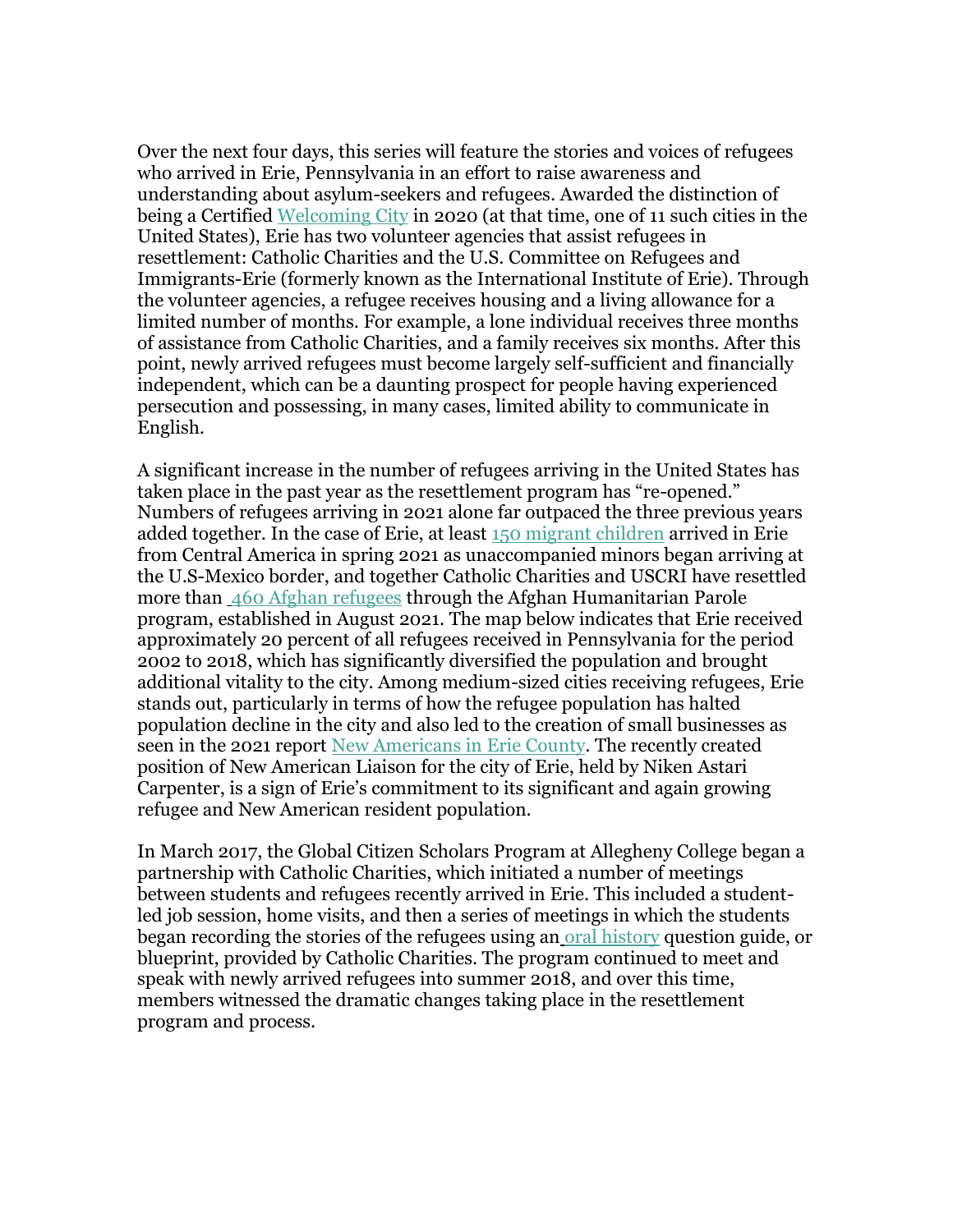By summer 2018, only Christian refugees were arriving as a result of the executive order signed by then-President Donald Trump, effectively stopping entrance in the United States of citizens from seven Muslim-majority countries. Trump's policies reversed Barack Obama-era promises, such as the United States receiving 10,000 Syrians fleeing the Syrian civil war and admitting up to 100,000 refugees per year. Under the Trump administration, the refugee resettlement program was significantly reduced both in its annual cap, and then, in consequence, in terms of its infrastructure and staffing: positions were eliminated, offices closed, as funding streams were cut off because so few refugees were being admitted to the United States. To rebuild those infrastructures, particularly while there is urgency with new refugee groups arriving, has been at once a challenge and also an opportunity to consider changes and transformations to the refugee resettlement program (see, for example, [Mathema and Carratala\)](https://r20.rs6.net/tn.jsp?f=001Qlqr-jFDVcBqDgtJQ7YtOEhXzq3nr2Zk10rqkUeXGjnbaSBxW5hb43pzac0Lg4z0wXXOkL700u7ajlplkuxIJjfcya8Dto1y4qLA5nwqOVbPUc6mLuPm3f6r6cgdP2vGqZ8CuP8C7inJOqflf5S6MreAQsfHmVNsK90CZRo_D2hmDxv0z-6OuefsQI0_defPfBdAdZ6sNXw5LbdXwfRlAPS66nzZ5_t7te9siaVrnnxTRBpfFPwK6IfsMIOT8HYz8hNVUFH8514KxaFuWmdLvhFZ9U2Bf2ucApmsfvGnPt-CYCUH6c8YHXc7xkh16cDx8auJOt456JDe1YTtGeS52fyavIWAm7rITCIZPHmNg2jCCO_4dacKYg==&c=BFeo5_oa7gJtG3WU7h37wf6gvfdzSXJhWuGsqCDVY2aTDsP_jCEJHg==&ch=9npVbV0lSamsS1Jepv02kifz1x0hWJiTeBhg5QFiRDkfqrQztkHMSQ==).

The interviewees whose voices will be featured and amplified over the next week have come from a range of countries. Some were interviewed alone, some with a child, some as a family, some in small groups. They have come from Bhutan (via Nepal), Pakistan (via Bangladesh), Democratic Republic of Congo (via Uganda), Ethiopia/Eritrea (via Kenya) – all of them seeking refuge in a second country, whether living in an urban center or staying in a refugee camp (approximately 22 [percent of refugees](https://r20.rs6.net/tn.jsp?f=001Qlqr-jFDVcBqDgtJQ7YtOEhXzq3nr2Zk10rqkUeXGjnbaSBxW5hb43pzac0Lg4z08WtTcDg2mw9I5y1mxMaHXqRIHx__HORne8jHsQPcv9eT9dkyQPpoaMSTdWjkB5Z61BlWdoBZs1uGHQGy8EocqrPfyScSbyG6M-xxCxSjeXSdX6hRAufFUiOOTR1ovfSobdZLp-fgo8foO-fYoyTRKct18JEQ1i028WvtUrkGyRQLV-BfxDuPVSo8n7OZxcM1fq6i6rxGxyKfjLBCa-5D_LUiLp4LtMbL&c=BFeo5_oa7gJtG3WU7h37wf6gvfdzSXJhWuGsqCDVY2aTDsP_jCEJHg==&ch=9npVbV0lSamsS1Jepv02kifz1x0hWJiTeBhg5QFiRDkfqrQztkHMSQ==) live in refugee camps).

This simple fact highlights the physical and geographical complexity of a refugee's journey to a new home country. The interviews followed a similar, largely chronological ordering: life previous to seeking asylum, circumstances and reasons for fleeing a home country, the route taken to flee, the process of seeking asylum, family separation and reunification, and arrival in Erie, and hopes for the future.

Sound clips from the interviews have been included in each case, so that the refugees' voices are heard, and they tell their stories in their own words.



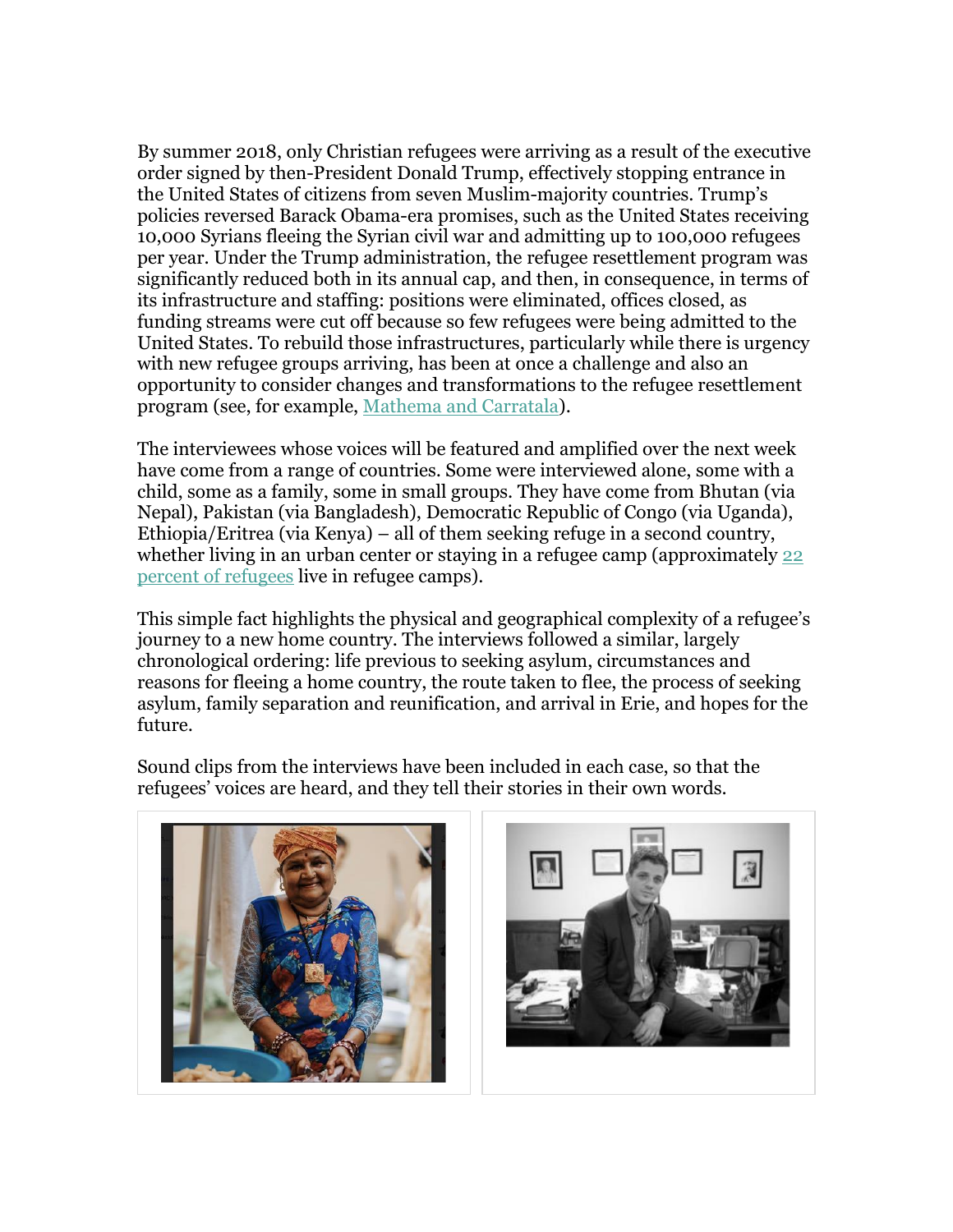*A former Bhutanese national attends a wedding ceremony in Erie. (Photo by Maitham Basha-Agha)*

*Ferki Ferati, President of the Jefferson Educational Society, is originally from Kosovo. (Photo by Maitham Basha-Agha)*

#### **In their Own Words, Part I**

Here is the first of their stories, one which focuses on daily life and living conditions in a refugee camp. A Bhutanese man, who had lived in a camp in Nepal for most of his life – from the age of six until his early 30s, speaks about arriving at the camp and growing up there. He had been in Erie only for six months at the time of the interview and requested the assistance of an interpreter.



*Image (source [here](https://r20.rs6.net/tn.jsp?f=001Qlqr-jFDVcBqDgtJQ7YtOEhXzq3nr2Zk10rqkUeXGjnbaSBxW5hb43pzac0Lg4z0o97K50JciUzLS2R2j_ixTWYbEga9U9fSDkLpE1tL9_1qDByvG1xEhoBtbE0xQP5ANvQpd5DqqZ5uRir9VtzXfW36M_7tcDl6Jluh9maOj1fna0uqvCyFW1XClr-sC5k5W02q__9eyQo=&c=BFeo5_oa7gJtG3WU7h37wf6gvfdzSXJhWuGsqCDVY2aTDsP_jCEJHg==&ch=9npVbV0lSamsS1Jepv02kifz1x0hWJiTeBhg5QFiRDkfqrQztkHMSQ==)) indicates Bhutan in green and Nepal in orange.*

#### [\[Audio clip 1, Arriving in the camp\]](https://r20.rs6.net/tn.jsp?f=001Qlqr-jFDVcBqDgtJQ7YtOEhXzq3nr2Zk10rqkUeXGjnbaSBxW5hb43pzac0Lg4z0IcFdxIGcPHzfqwZUjTC3dPpfuL7sIpAeMg-TkC8Gmowfyh1sGaRpdFDhdkQv_-dEAQWEXxZMgS-guqlliIx4GwA49g__nutsulZdl46jbW3X6_1mVhwqJLwm7JALZRtoz6tlfRmztp0o3yw0DwXPFg4qVICf5efdPYe60LiQ-UA=&c=BFeo5_oa7gJtG3WU7h37wf6gvfdzSXJhWuGsqCDVY2aTDsP_jCEJHg==&ch=9npVbV0lSamsS1Jepv02kifz1x0hWJiTeBhg5QFiRDkfqrQztkHMSQ==)

Each oral history interview has its own internal logic and unfolding. Even when the guiding questions are the same and presented in chronological order for the telling of a life history, interviews do not follow the same course or development. It is not advisable, in fact impossible, to impose an order on or to deny unfolding thoughts, memories, and emotions; across the interviews, sometimes interviewees recounted the same event or situation several times, adding details or small points of correction as they went, other times orienting their own life story around other people in their family group. In this interview, though many years had elapsed since he came to the United States, the interpreter for the interviewee, Mukti Subedi, began telling his own life history that centers on his having spent 16 years in a Bhutanese refugee camp in Nepal and having been among the first Bhutanese to leave the camps for resettlement in the United States.

Both the interviewee and Mukti Subedi focus on having few memories from their childhood before joining refugee camps in the early 1990s as well as the challenge in accessing basic resources in the camp, such as water, medicine, and education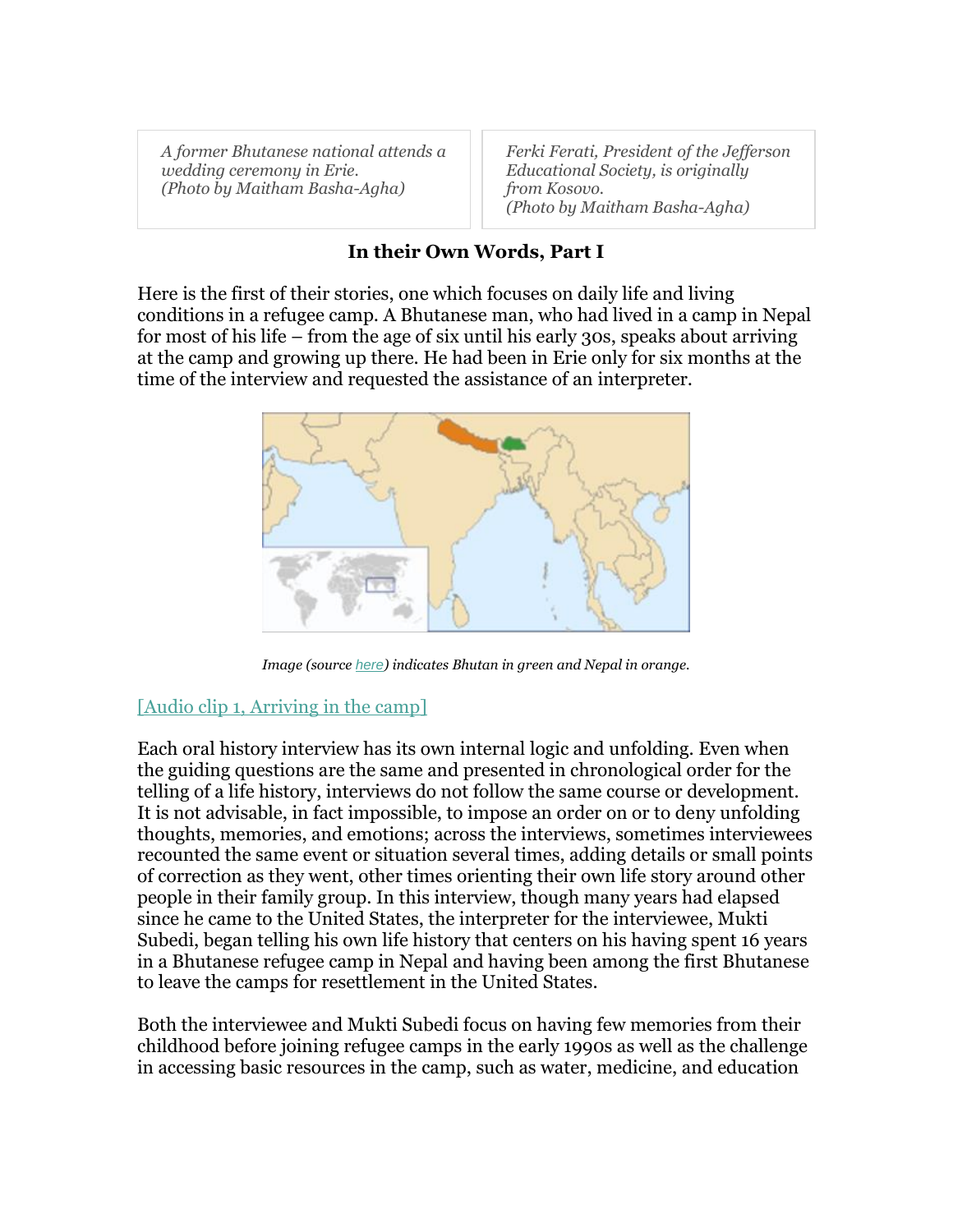for children. As Mukhti Subedi explains, there was "no plan in place" in the early 1990s when a significant group of ethnic-Nepali Bhutanese arrived in Bhutan seeking refuge, no infrastructure or organization in the camps. This means that individual families had to build their dwellings of small huts and sustain them through the rainy season. The huts had no beds, no toilets, and plastic roofs that would often leak, "I remember … I'm just adding, there I remember using an umbrella in my bedroom, in my bed," adds Mukti Subedi. Here he describes some of the health conditions in the camp.

#### [\[Audio clip 2, Health conditions in the camp\]](https://r20.rs6.net/tn.jsp?f=001Qlqr-jFDVcBqDgtJQ7YtOEhXzq3nr2Zk10rqkUeXGjnbaSBxW5hb43pzac0Lg4z0UJkyeiGMNX8k-pTz38CqcV6UGvMo9MKSZ7n4D2f7jj68O7FM1e681VdAP4UYQrZRRVNFasrvS1KsTtz26SLzJpmcf5mPYyYkBUhvQZjsvDgeDAQuI3i7u26kTPqimL2ezEiIbKE45DqicRIDAIJiAg3DAbmg-hey&c=BFeo5_oa7gJtG3WU7h37wf6gvfdzSXJhWuGsqCDVY2aTDsP_jCEJHg==&ch=9npVbV0lSamsS1Jepv02kifz1x0hWJiTeBhg5QFiRDkfqrQztkHMSQ==)

Very early on in the interview, Mukti Subedi became the lone person to respond to questions. Over the course of the interview, he took the place of the interviewee. One thing to remember is that Mukti Subedi was describing conditions he experienced 20 years ago, while the interviewee had just arrived from a refugee camp; the latter qualifies his existence there as "terrible" and laments the fact that he was unable to get an education in the camp. In this respect and others, he and Mukti Subedi had divergent experiences. As regards relations both inside the camp and with the Nepali living outside the camp, Mukti Subedi qualifies them, from his time there, as essentially harmonious and respecting:

#### [\[Audio clip 3, Normalization inside the camps; external relations outside\]](https://r20.rs6.net/tn.jsp?f=001Qlqr-jFDVcBqDgtJQ7YtOEhXzq3nr2Zk10rqkUeXGjnbaSBxW5hb43pzac0Lg4z05QALZp_aTazXqElq5CIvyJL_2Ri4YM68d2oN9SShwThi5_JIaPFcuT-i8j2aNu-kH9Mv91zCY49o5leOk7tf5xs-QXRf7gYEDYrIVI45GUbQML-RrTuV5hOixJoUZ5mIwt9ipK942gj95H-3IVTFewxkv2ypRKxt7qMcUGAWJhs=&c=BFeo5_oa7gJtG3WU7h37wf6gvfdzSXJhWuGsqCDVY2aTDsP_jCEJHg==&ch=9npVbV0lSamsS1Jepv02kifz1x0hWJiTeBhg5QFiRDkfqrQztkHMSQ==)

For his part, Mukti Subedi explains he was fortunate in the time he spent in the camp because he was able to get an education thanks to dedicated teachers working with limited supplies and infrastructure. Though their parents may have been illiterate, the refugee children in the camps went to school: "No kids were skipping the school, no kids were skipping school. Everybody would go to school, no matter what."

Clearly in evidence here is the human element of people helping people, people caring for other people, and how it counterbalances the precarious living conditions that defined the camps. One recurring theme in this interview is how people in very difficult circumstances normalize their settings to survive. In other words, the human desire for sanctuary and making a home, even if in a temporary location with poor conditions, remains intact and motivational, demonstrating at the same time human resilience and determination.

#### **NOTEBOOK**

 Out of concern for anonymity, none of the photos in this series feature interviewees, but they do feature people who arrived in Erie, Pennsylvania as refugees and became New Americans. Rights to the photos belong to Maitham Basha-Agha and are a part of his "Rust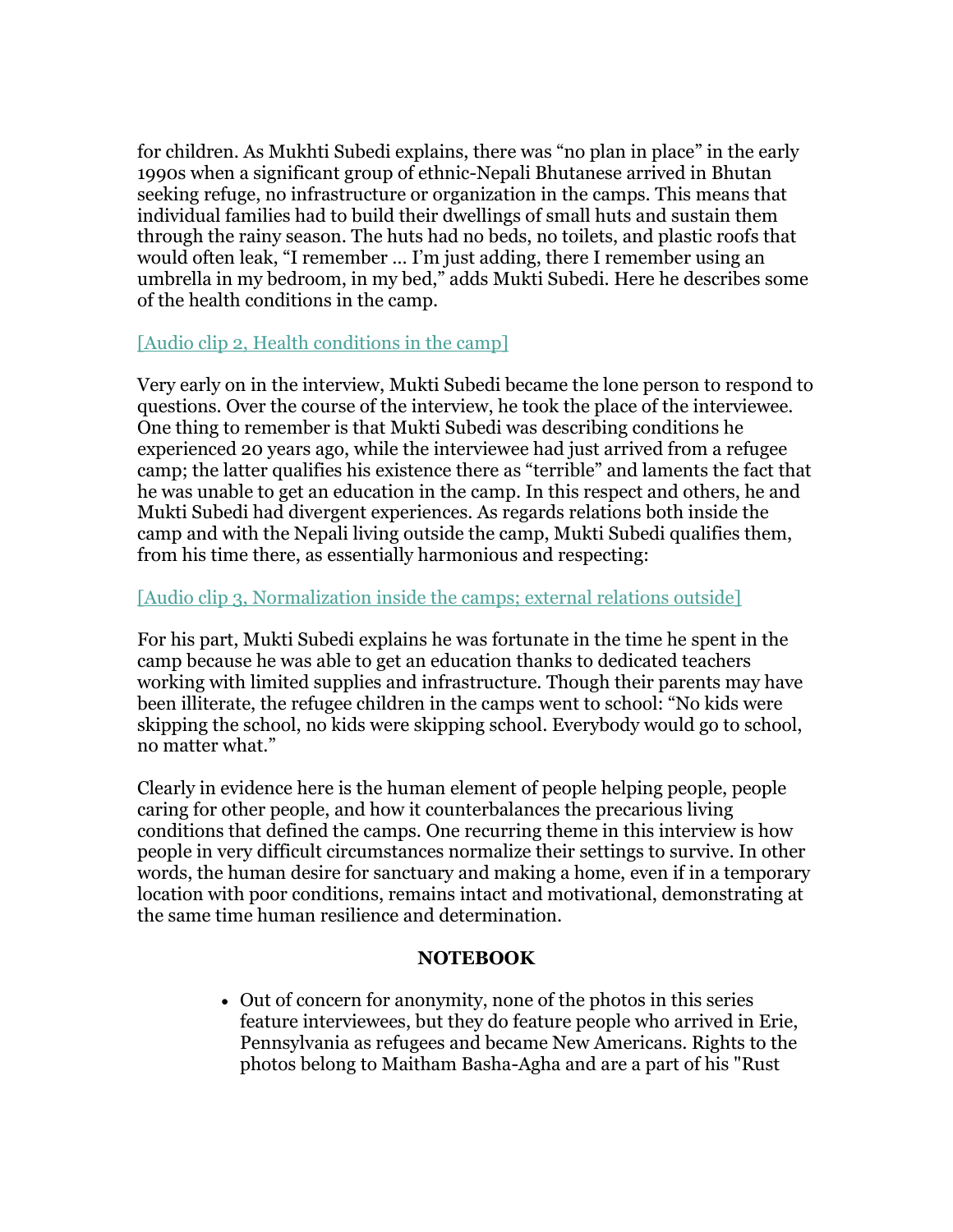Belt New Americans: A Showcase of Erie's Refugee Population," as featured in the *Erie Reader*.

- Acknowledgments: Thanks go to Nandu Subedi, Joe Haas, and Paul Cancilla; to Sherrell Daley, Jacob Gagliastri, Danny Larson, Asia Robinson, Erblin Shehu, Erin Zehr for their part in these interviews; to Erblin Shehu for transcribing the interviews; to Erin Hartwiger for working on the transcriptions and sound files; and to Dave Roncolato, the author's closest collaborator. Finally, many thanks are for the people who agreed to tell their stories with generosity and grace.
- Those interested in making a donation or volunteering in support of the refugee community in Erie may contact [Catholic Charities](https://r20.rs6.net/tn.jsp?f=001Qlqr-jFDVcBqDgtJQ7YtOEhXzq3nr2Zk10rqkUeXGjnbaSBxW5hb43pzac0Lg4z09Sv_lqI1zZ92Yl5_MdhHhvB90Zvsk_HjA7ju3bKPqlNkfHwpbaLCKfUYS3ciEmJFBnCy-WV30MM7Zs-b3ACAUYwhGp7XCdgViGabbbqocdjWae4eNjOPCX3SNlkH5OKYzzGD51Zt8Ko=&c=BFeo5_oa7gJtG3WU7h37wf6gvfdzSXJhWuGsqCDVY2aTDsP_jCEJHg==&ch=9npVbV0lSamsS1Jepv02kifz1x0hWJiTeBhg5QFiRDkfqrQztkHMSQ==) at (814) 456-2091 or [USCRI-Erie](https://r20.rs6.net/tn.jsp?f=001Qlqr-jFDVcBqDgtJQ7YtOEhXzq3nr2Zk10rqkUeXGjnbaSBxW5hb43pzac0Lg4z02SPKcfricukDdwMnxBqHxJPvDbF9paPuFMR6QaU0f-Uf_DpV2dkACAcpfJRARdPMVM7pATYK11AGGqqen8AfURGP7EOJydG3&c=BFeo5_oa7gJtG3WU7h37wf6gvfdzSXJhWuGsqCDVY2aTDsP_jCEJHg==&ch=9npVbV0lSamsS1Jepv02kifz1x0hWJiTeBhg5QFiRDkfqrQztkHMSQ==) at [info@uscri-erie.org.](mailto:info@uscri-erie.og)
- Please contact Laura Reeck at [laurareeck@gmail.com](mailto:laurareeck@gmail.com) if you would like access to the full transcribed interview.

### **ABOUT THE AUTHOR**

**Laura Reeck** is Professor of French and International Studies at Allegheny College in Meadville, Pennsylvania. She co-founded the Global Citizen Scholars Program with Professor of Community and Justice Studies Dave Roncolato. Through that program, and in partnership with Catholic Charities, they completed a series of oral history interviews with recently arrived refugees in Erie, Pennsylvania. Her research focuses on immigrant communities and cultural production in contemporary France. Dr. Reeck's publications include *Writerly Identities in Beur Fiction and Beyond* (2011) and she co-edited *Post-Migratory Cultures in Postcolonial France* (2018).

**[Subscribe to JES Publications Emails!](https://r20.rs6.net/tn.jsp?f=001Qlqr-jFDVcBqDgtJQ7YtOEhXzq3nr2Zk10rqkUeXGjnbaSBxW5hb43pzac0Lg4z02J_wnQyl2gI-jDuPKQh6U3VtolT-KNE_saOyXohLbaMwXMaCykgTD3pMOhzqc2Al_cbCQKRmDjir1T6Mct9toLS_04iXsJ6dBgyGbW9XjKQn89z5qZDZSAe3xtX6B_YAGPECOUpzv-Dozt5i_QcrfRfmtiZzlzzQCIO1Hw5w1dCOOtQp3Ek5TobTaPrBD5cZNgnrquKwbdojRKjJkX9ACjFXIEaCzuRsbqRVWB9PMGrFJw9ea4w-exio3wDM0oOv-lS58DP0sREgm-15n8bhZE0MURY4qoFeEKE54PRNBCU=&c=BFeo5_oa7gJtG3WU7h37wf6gvfdzSXJhWuGsqCDVY2aTDsP_jCEJHg==&ch=9npVbV0lSamsS1Jepv02kifz1x0hWJiTeBhg5QFiRDkfqrQztkHMSQ==) [Subscribe to Book Notes Emails!](https://r20.rs6.net/tn.jsp?f=001Qlqr-jFDVcBqDgtJQ7YtOEhXzq3nr2Zk10rqkUeXGjnbaSBxW5hb43pzac0Lg4z0j96eRAJrWulL-rurlgRLxdbSVY83VV9nGEyHYyyEux2G9zwoTcf86PgbF22SjvyJvGlspnTvo50FDFYWNFfJeKn9iv9raJ6ITxUSny-7RJ6k1iVYnt2fYyM8fiN5j16rhfkhfMzBXfKmHS4Ps2ZRuCabCqzPpNamxmHjIERGuh0av4a2OfpvJeQK_xorVk0M1jB56x4DqOy4p_5xaSV56Mcoz_jLexkLybxUHCDGo7pI7ZW2OxFJ3yGm4bHkB5XNPgPfMuP9jXEQZe19PLttd-fX5WnXSFJotQbdYL-j9Oc=&c=BFeo5_oa7gJtG3WU7h37wf6gvfdzSXJhWuGsqCDVY2aTDsP_jCEJHg==&ch=9npVbV0lSamsS1Jepv02kifz1x0hWJiTeBhg5QFiRDkfqrQztkHMSQ==)**

## In Case You Missed It

**[Truth in Love: Juneteenth National Independence Day: What Are](https://r20.rs6.net/tn.jsp?f=001Qlqr-jFDVcBqDgtJQ7YtOEhXzq3nr2Zk10rqkUeXGjnbaSBxW5hb43pzac0Lg4z0_YZK-k5LRO_vNKpow2Oy_FHK1WUVvk6ryQCOq5z56Krx97tJ8dlY7B7BcQIXXebjyuf97lkRbE8NGVg25piKCg==&c=BFeo5_oa7gJtG3WU7h37wf6gvfdzSXJhWuGsqCDVY2aTDsP_jCEJHg==&ch=9npVbV0lSamsS1Jepv02kifz1x0hWJiTeBhg5QFiRDkfqrQztkHMSQ==)  [We Truly Celebrating?](https://r20.rs6.net/tn.jsp?f=001Qlqr-jFDVcBqDgtJQ7YtOEhXzq3nr2Zk10rqkUeXGjnbaSBxW5hb43pzac0Lg4z0_YZK-k5LRO_vNKpow2Oy_FHK1WUVvk6ryQCOq5z56Krx97tJ8dlY7B7BcQIXXebjyuf97lkRbE8NGVg25piKCg==&c=BFeo5_oa7gJtG3WU7h37wf6gvfdzSXJhWuGsqCDVY2aTDsP_jCEJHg==&ch=9npVbV0lSamsS1Jepv02kifz1x0hWJiTeBhg5QFiRDkfqrQztkHMSQ==)** written by Jefferson Scholar-in-Residence **Dr. Parris J. Baker**